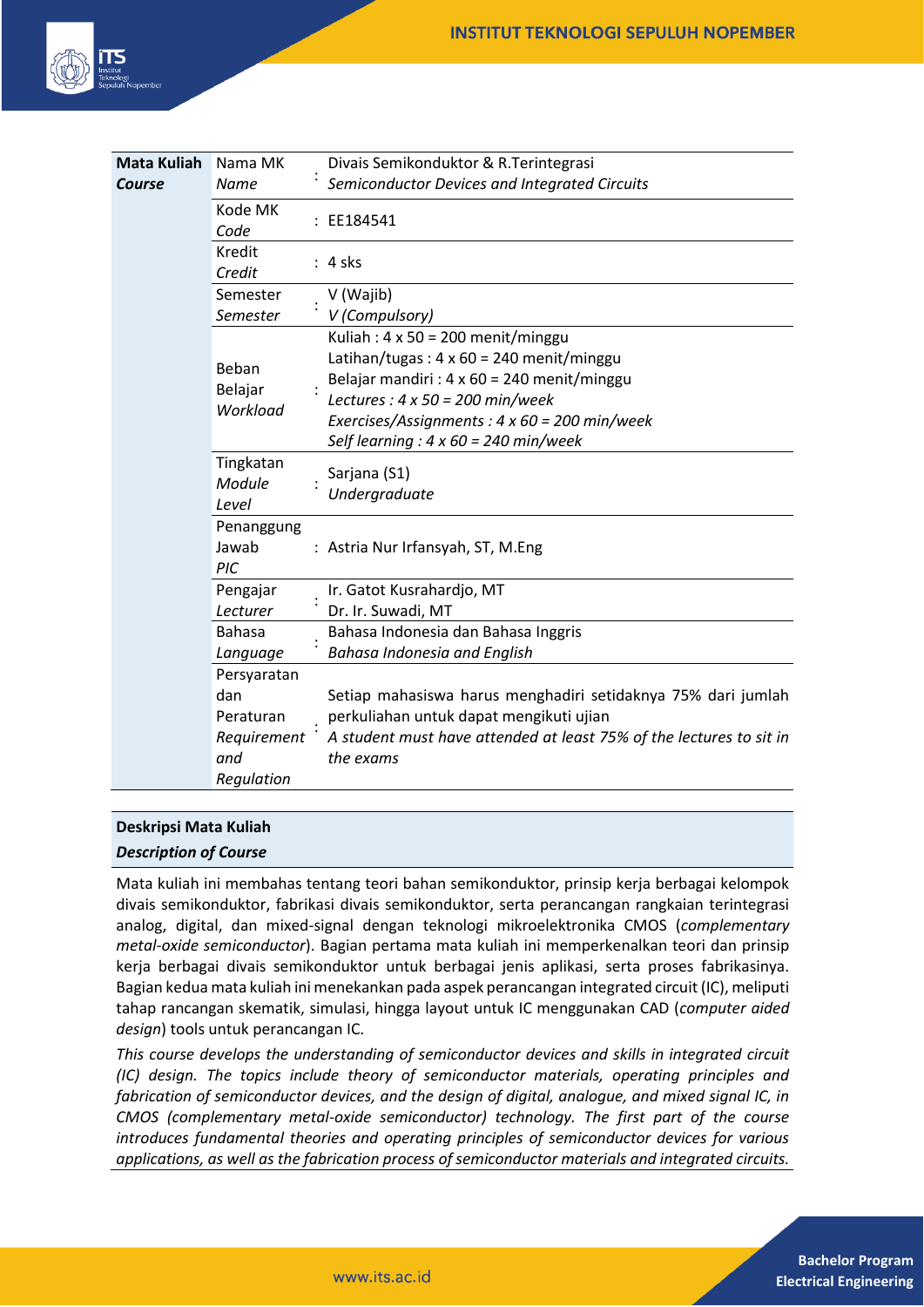

*The second part of this course develops skills on ICdesign, covering schematic entry, simulation, and IC layout using computer aided design (CAD) tools.*

### **CPL Prodi yang Dibebankan**

#### *Course Learning Outcomes*

(CPL-03) Mampu mendesain komponen, sistem, dan proses yang logis dan realistis sesuai dengan spesifikasi yang ditentukan dengan mempertimbangkan aspek keselamatan, sosial, budaya, lingkungan, dan ekonomi

*(PLO-03) Capable to design logical and realistic components, systems and processes in accordance with specified specifications by considering safety, social, cultural, environmental and economic aspects*

(CPL-10) Mampu mengetahui dan menyikapi perkembangan terkini dibidang ilmu pengetahuan dan teknologi dengan mengedepankan nilai-nilai universal

*(PLO-10) Capable to know and respond to the latest developments in science and technology by promoting universal values*

(CPL-11) Mampu menerapkan metode, ICT, dan perangkat modern dalam penyelesaian permasalahan dibidang teknik elektro

*(PLO-11) Capable to apply methods, ICT, and modern devices in solving problems in the field of electrical engineering*

#### **Capaian Pembelajaran Mata Kuliah**

#### *Course Learning Outcomes*

(CPMK-01) Menguasai teori bahan semikonduktor, berbagai kelompok divais semikonduktor beserta prinsip kerjanya, proses fabrikasi divais semikonduktor dan fabrikasi rangkaian terintegrasi. Menguasai teknik perancangan rangkaian terintegrasi analog dan digital untuk teknologi CMOS hingga tahap simulasi dan layout.

*(CLO-01) Understanding the theory of semiconductor materials , various groups of semiconductor devices with their operating principles, semiconductor device and integrated circuits fabrication. Mastering analogue and digital integrated circuit design techniques in CMOS technology, from simulation stage to complete IC layout.*

(CPMK-02) Mampu melakukan simulasi karakteristik divais semikonduktor dengan software bantu, melakukan perancangan dan simulasi rangkaian analog dan digital CMOS dengan SPICE dan mampu melakukan perancangan gambar layout rangkaian terintegrasi CMOS dengan IC design tool yang tersedia.

*(CLO-02) Able to perform simulations of semiconductor device using computer software, design and simulation of analogue and digital CMOS circuits in SPICE, and able to implement CMOS IC layout using CAD tools.*

(CPMK-03) Memahami teori bahan semikonduktor, berbagai kelompok divais semikonduktor beserta prinsip kerjanya, proses fabrikasi divais semikonduktor dan fabrikasi rangkaian terintegrasi.

*(CLO-03) Understanding the theory of semiconductor materials, semiconductor devices and their operating principles, and semiconductor and IC fabrication technology.*